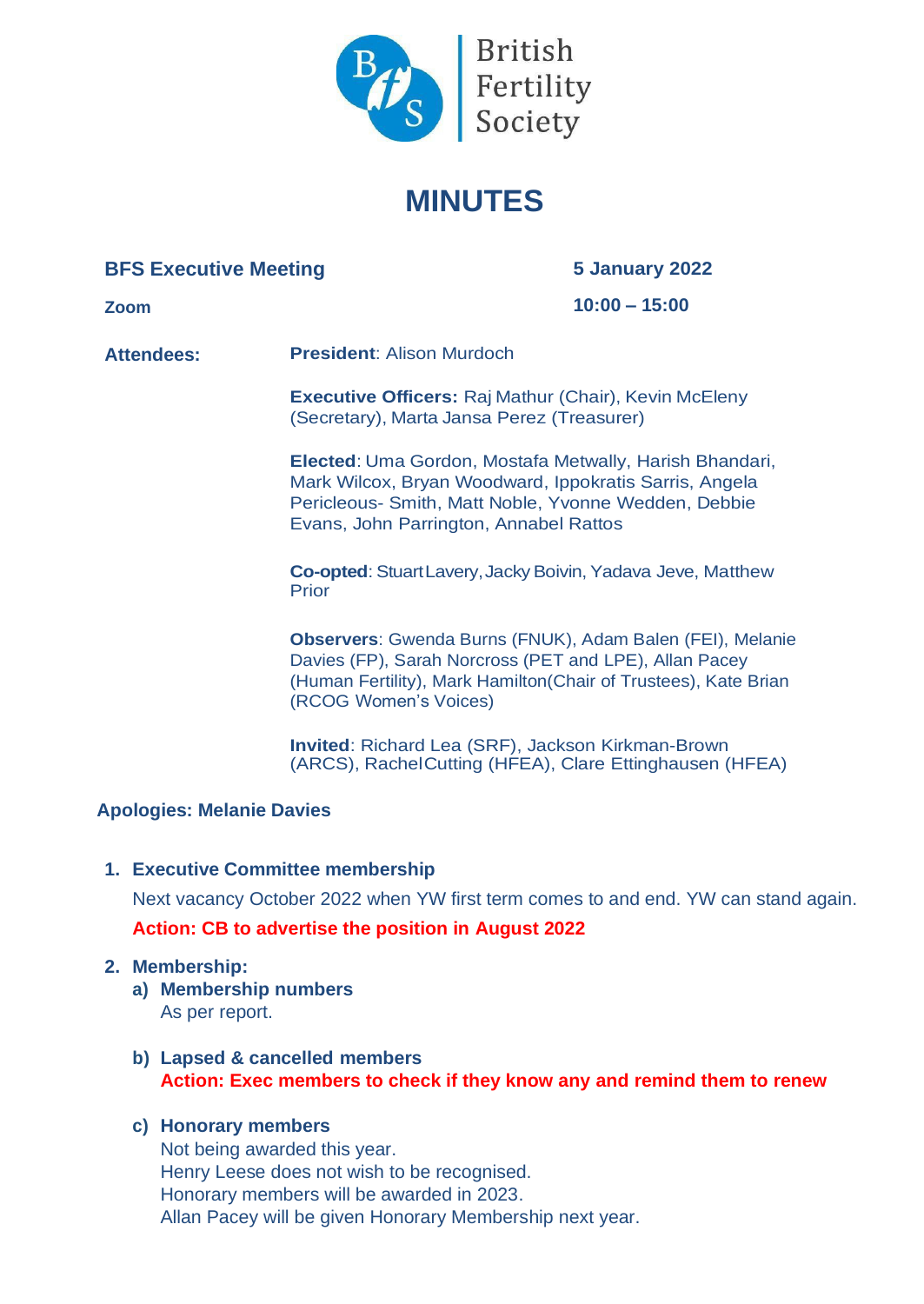

- **d) Membership categories & rules** These are now in place. **Action: Profile to make sure that all new members sent to Exec have full information**
- **e) Membership working group** As above. **Action: Remove from the agenda as a standing item.**

#### **3. Website update & tender**

Annabel Rattos has joined the website working party. Time so far has been spent deciding on a logo, nearly at a stage to share with wider Executive Committee. Should have some short listed logos to share by the end of January.

Archive. Need to ensure the website forms an archive for the BFS. Minutes, newsletters, meetings, eponymous speakers

Discussion as to whether this should this be publicly accessible or mediated access through the society. Discussion around accessibility of content. SN suggested perhaps two fold – some protected for a certain period of time e.g. 5 years. JB supports open access. KM supports mediated access. SL supports open access. BW expressed caution at having all documents open access in case of legal challenges.

MH: Minutes will be shared on the website from now on, this was agreed recently in the new Articles. Caution advised but shares the desire for transparency.

#### **Action: CB to put historical minutes from Jan 2021 to date on the website**

AM: HFEA – discussion about the openness of their decisions. Difficult for us to ask them to be open, if we are not.

SN: The Wellcome Trust would be interested in the BFS archival content too, if we wish to have a contact there ask SN.

YJ: Suggested a separate cloud storage system. MP: the new website should be able to serve as an archive meaning no need for extra cloud storage. MP: Absolutely essential that an archive is part of the new BFS website. Should be able to decide on mediated access and some open access on the new website. RM agrees this is preferable as keeps our costs down.

RM: Do we have the resources to manage things being 'open'.

AP: work to do to specify what our archive consists of. AP happy to create this.

#### **Action: RM to make contact with the Wellcome Trust.**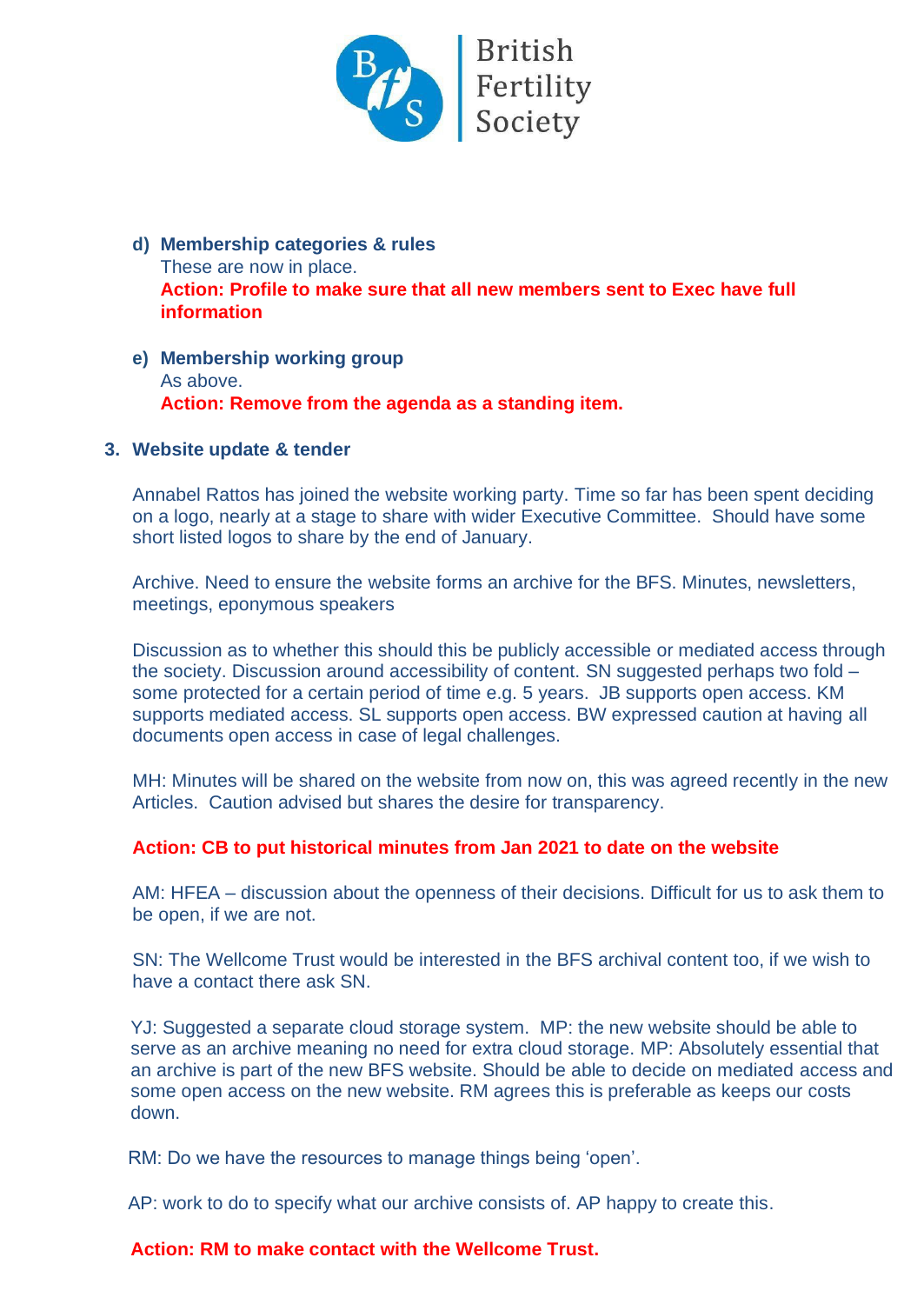

**AP to create list of archive content**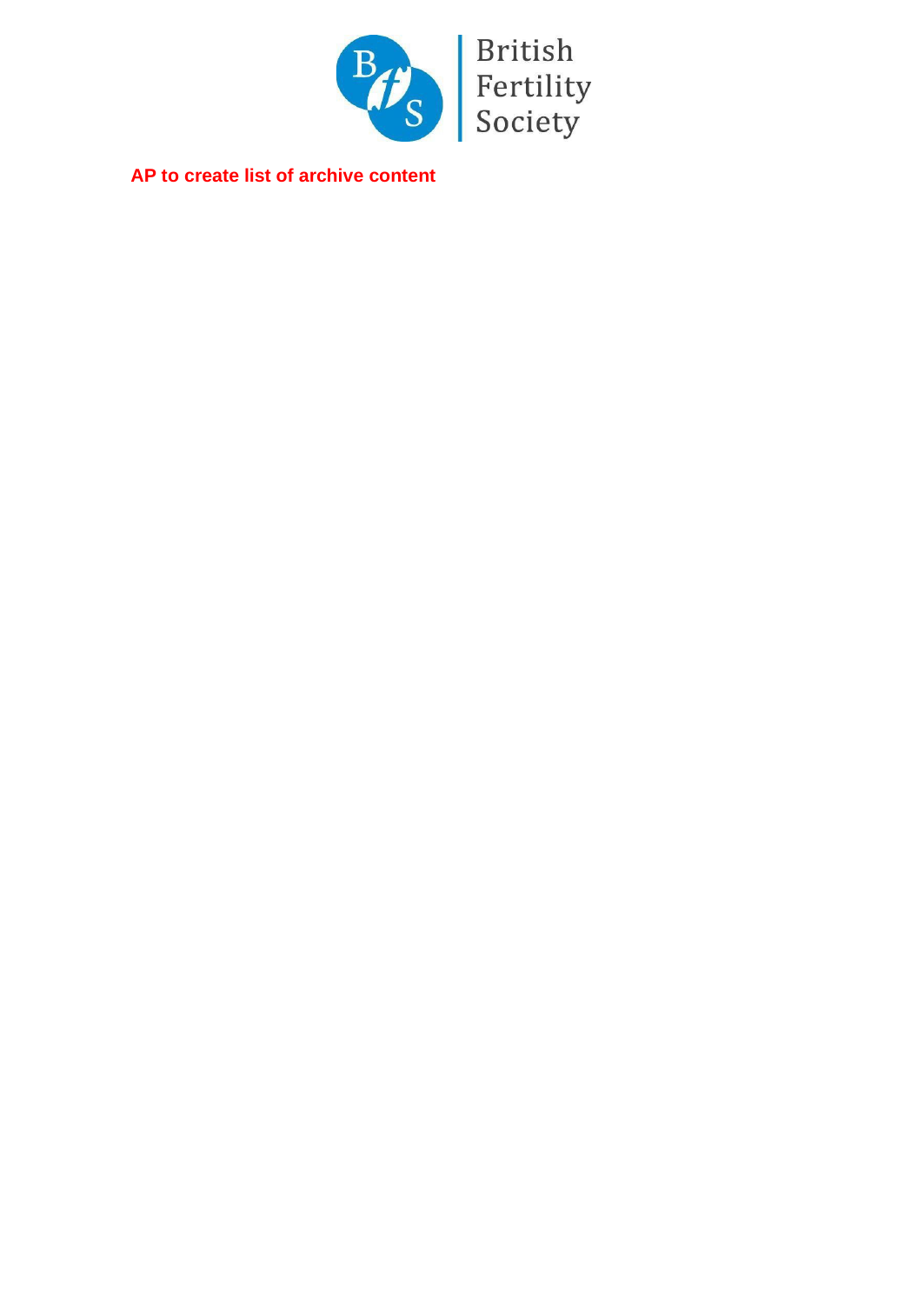

# **4. Media & PR Update**

Nothing to update.

#### **5. Newsletter**

Roughly 1/3 opened.

Suggestions for content:

- Mentee/Mentors to write for the Newsletter.
- BFS Exec members volunteering to write for the newsletter in place of RM.
- Summary of Fertility 2022 in January newsletter.

**Action: Executive to think of new names for a newsletter and send to CB**

**CB to ensure recipients of travel grants write a report for the newsletter**

**SL to write about Fertility 2022.** 

#### **DE to write a mentorship article with her mentee**

#### **6. Mentorship Programme**

Keeps steadily growing. 25 pairs. 12 doctors, 8 scientists, 5 nurses.

MJP would like to hear from the mentors as to whether their meetings are regular.

Discussion around the 2 year period – suggested that pairs review during their mentorship, reflect before the end of the 2 year period and help people concentrate on what they want to achieve.

#### **Action: Mentors to update MJP with how mentorship is going**

#### **7. Trustees & Governance update**

**-** Trustee minutes Shared

#### - **Articles of association**

These will be approved at the AGM and then put on the website.

Encouraged all Executive members to read the Articles.

Reminder that all Executive members are Directors**.**

Trustees have been updating Governance Documents. These are on the website – encourage all Executive Members to read these.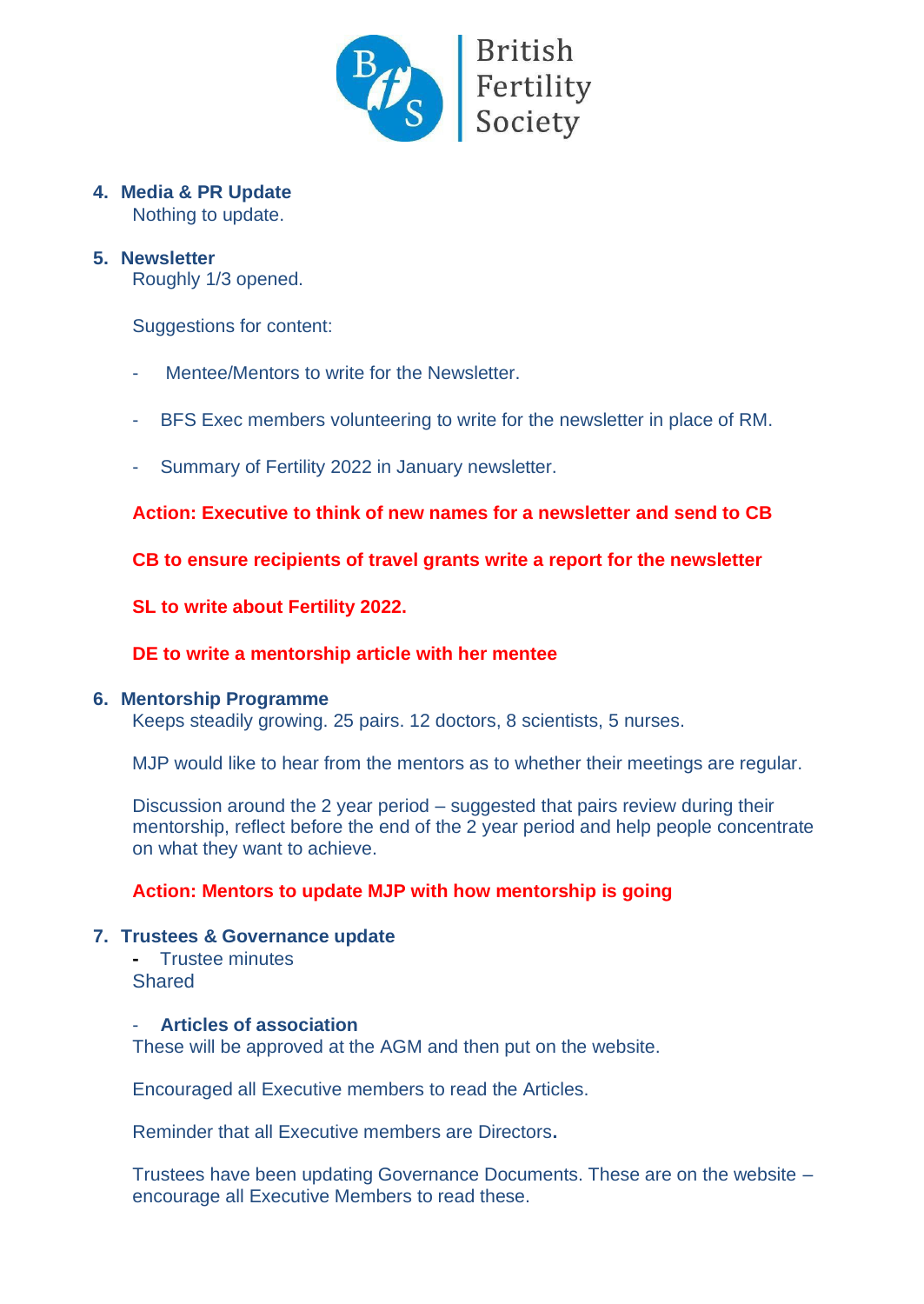

Allan Pacey steps down as a Trustee in April 2022. There will be a position available for a Trustee.

RM: Note of thanks to the Trustees, and in particular to Mark Hamilton for the huge amount of work in creating the new Articles which form a solid foundation for the Society.

#### **Action: If any Executive member has a suggestion for a replacement for AP please email MH**

#### **8. Journal update**

As per report.

2021 – 330 submissions. Almost exactly the same as for 2019, stabilised from the peak in 2020.

Do Fertility submissions get published in Human Fertility? If so AP needs the file asap. Copy deadline is 7.01.

#### **Action: SL to discuss with JEC**

Volume 25 of the Journal is published this year – Henry Leese and Allan Pacey have written a piece describing the history of the journal.

In anticipation of needing to appoint a successor for AP, AP has included the previous expression of interest in his report. This needs some editing. We need to send out for this appointment and to decide if we wish to follow the same method as before.

KM reported that the Officers have met with Taylor and Francis. The cost of the journal to the Society is large - £35k and it makes sense to go to an open access format as the income is only between 5 and 8k. The contract means we need to give a year's notice otherwise it rolls for another 3 years. Therefore notice has been given and will use that year to negotiate the terms of open access, a possible stipend for the EIC and possibly some editorial waivers, only 7% come from the UK.

RM commented that the publishers seem to prefer open access, additionally it is good for people who read the journal as there is no barrier to anyone accessing it, and it is good for the philosophy of open science. The disadvantage is that people have to pay to publish. There are however possibilities for waivers of fees for BFS members. There are also discounts for submissions from less developed countries.

We can't afford to ignore the financial implications which will save the BFS £35k a year.

JB: will there be any monitoring of what is being put into the Journal – the disciplines being put into the Journal. AP agreed that this can be done.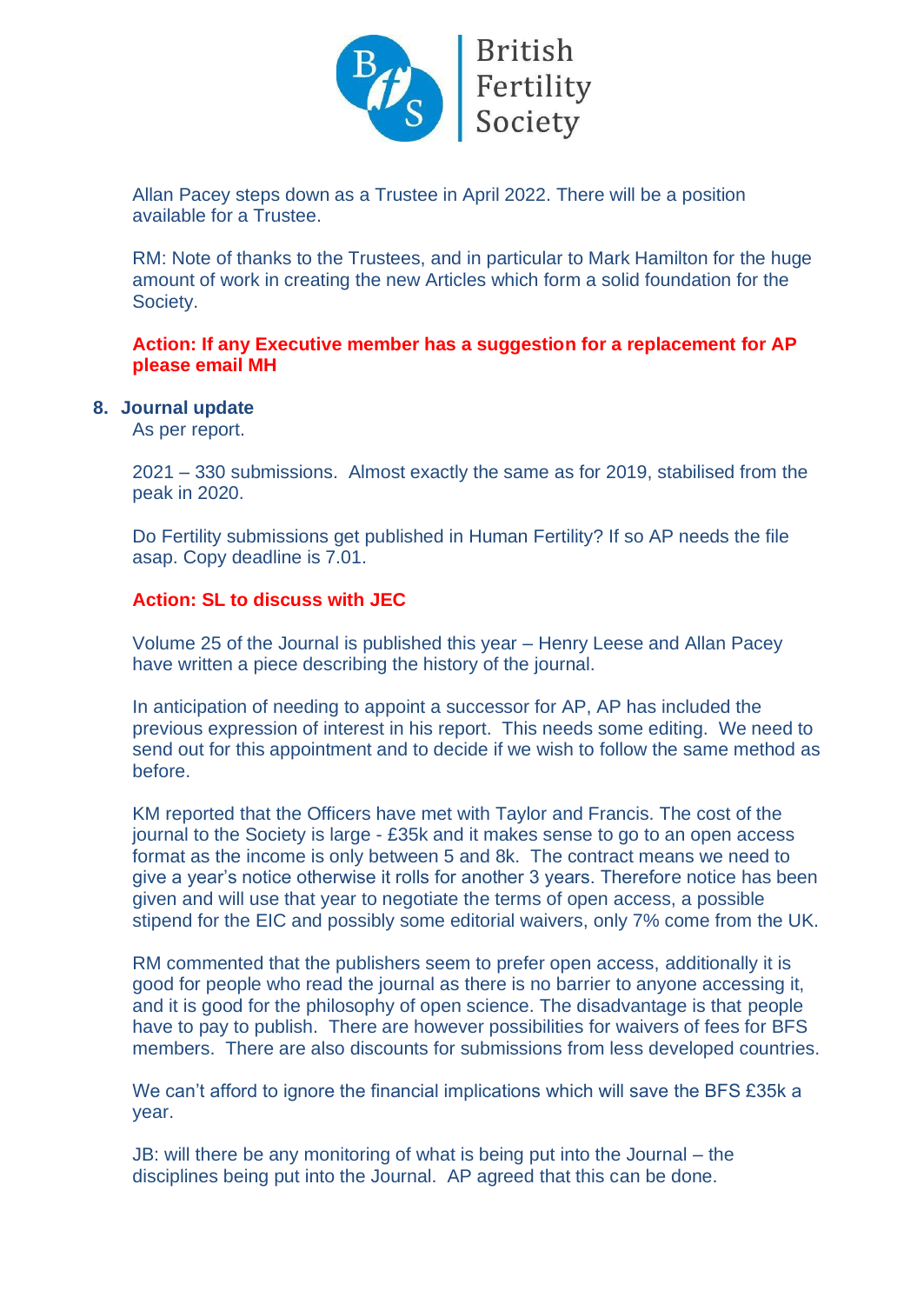

RM: if we see the journal going in a way we do not like, is there any going back on this decision. To be discussed with the publisher.

MM: People outside the UK will have other options which are cheaper/free – we need to monitor this change and be sure there is a way to come back from it. Make sure there is an element of reversibility and period of monitoring, look at what our submission rates are and where they are coming from.

MJP: It will cost about £2.5k to publish a paper in the journal - we can negotiate favourable rates for members. If from a less developed country, lower rates which are negotiable. Small percentage of papers at the moment are UK based, just 7%.

JB: The people disadvantaged will be more junior staff. It would be good to set our threshold the same as universities threshold so that they get free open access. JB will try to find this out.

SN: Have a clear policy for all the discounts/waivers etc. Needs to be clear, simple, visible on the website.

RM: How do we progress this and tie this in with the next Editor coming in? AP: the new Editor should be central to these discussions and be in place before this is cast in stone. Timelines however are somewhat compressed as notice has been given. Therefore AP assumes this takes effect from Issue 16, therefore we need gates open for Open Access from July/August this year. He anticipates no change in editorial process because of this.

Need to advertise for new EIC asap in this case.

AP: The BFS need to have Open Access in place by July/August 2022.

MM: is it worthwhile engaging with journals that have made this change, and learn from their experience and what they have done.

RM: how do we find out which journals have gone open access. MM: not just open access but also changing publishers if we have given notice. There must be experience we can learn from.

JB shared a list of journals that have changed to open access. MH: Suggested talking to Professor S Bhattacharya.

Member of the editorial committee to be appointed to oversee the appointment of the new editor in chief. Jane Denton suggested.

#### **Action: AP to update the job description and send to RM for dissemination.**

**RM to contact JD to ask if she will oversee the appointment of new editor-inchief**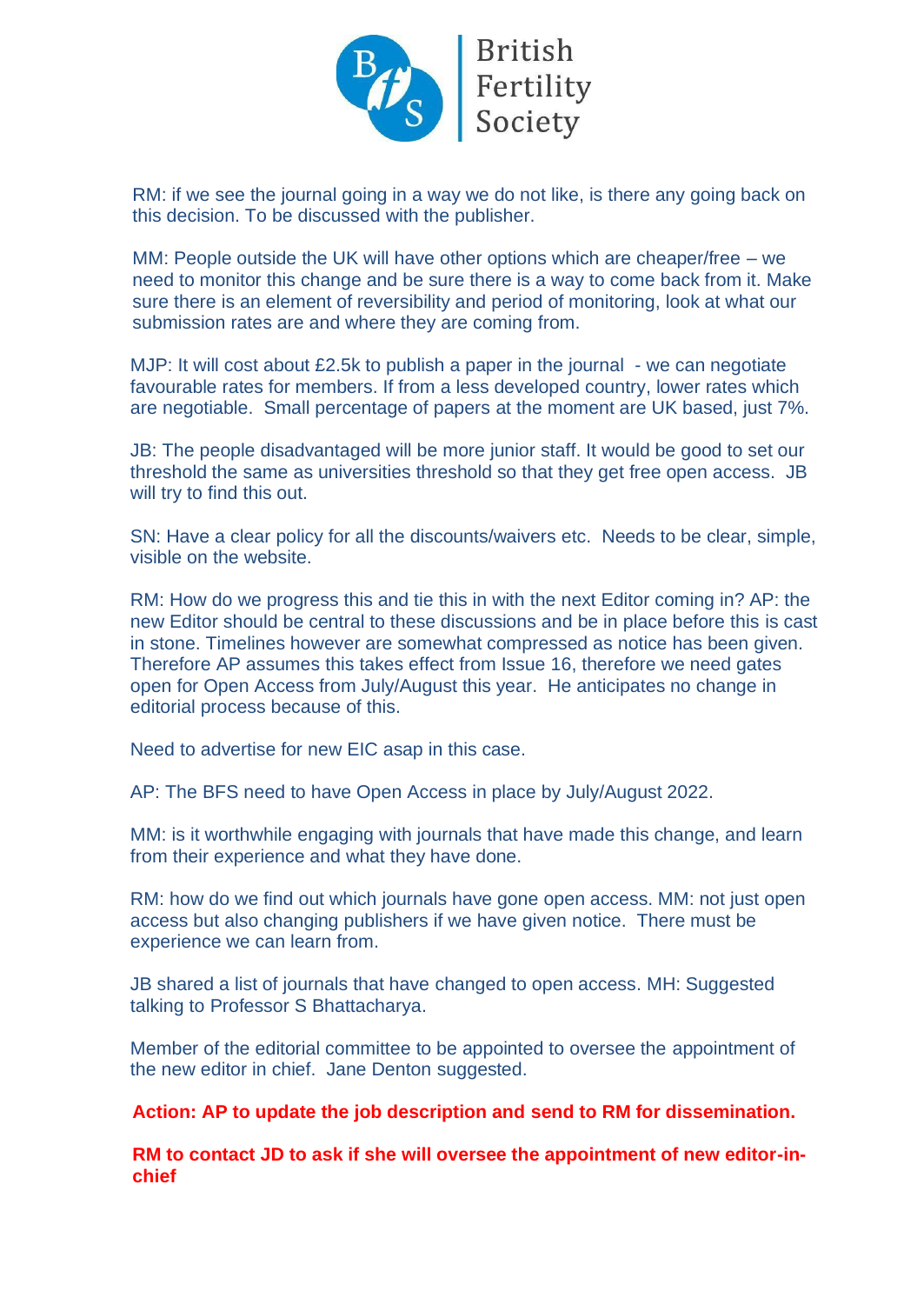

**British** Fertility<br>Society

# **9. Finance update**

#### **a) Quarterly report**

#### As per report

**Action: CB to remove "Merck" from notes as they are not the only sponsor. CB to chase RCOG payment.**

#### **b) Sponsorship**

Officers have met with sponsors to thank them and discuss packages going forwards and to ask them for feedback on current packages.

# **10.Strategy & Development:**

**a) Planning** 

Nothing to report

**b) Royal Charter**

The RCVS are supportive

# **c) Sub-Committees**

# **11.Meetings:**

#### **a) Fertility 2022**

Thank you to all for a successful pivot online.

#### **b) Planning Fertility 2023**

Discussion around Belfast as a venue.

# **12.Training:**

# **a) Study Week 2021 & 2022**

Study Week 2021 has been hugely successful. Particular mention to Nursing and GP study days and the leads on those for making them so successful.

PGT – needs to be the main focus as numbers have fallen for the last few years.

PR day – meeting with the HFEA – agreed to continue collaborating with this. Thanks to Clare and Rachel. Ideas from the HFEA will be taken to the training committee.

General direction for training committee: room for expansion on new modules but not in the current 'virtual' climate.

Discussion needed as to whether 2022 should be virtual or in person. Decision taken to be virtual.

MM reached out to overseas centres – waiting on responses.

IFFS collaboration: credit to Mark Hamilton. BFS & IFFS to collaborate and the BFS will be a partner in Global Education. Formal ratification of this approach was given.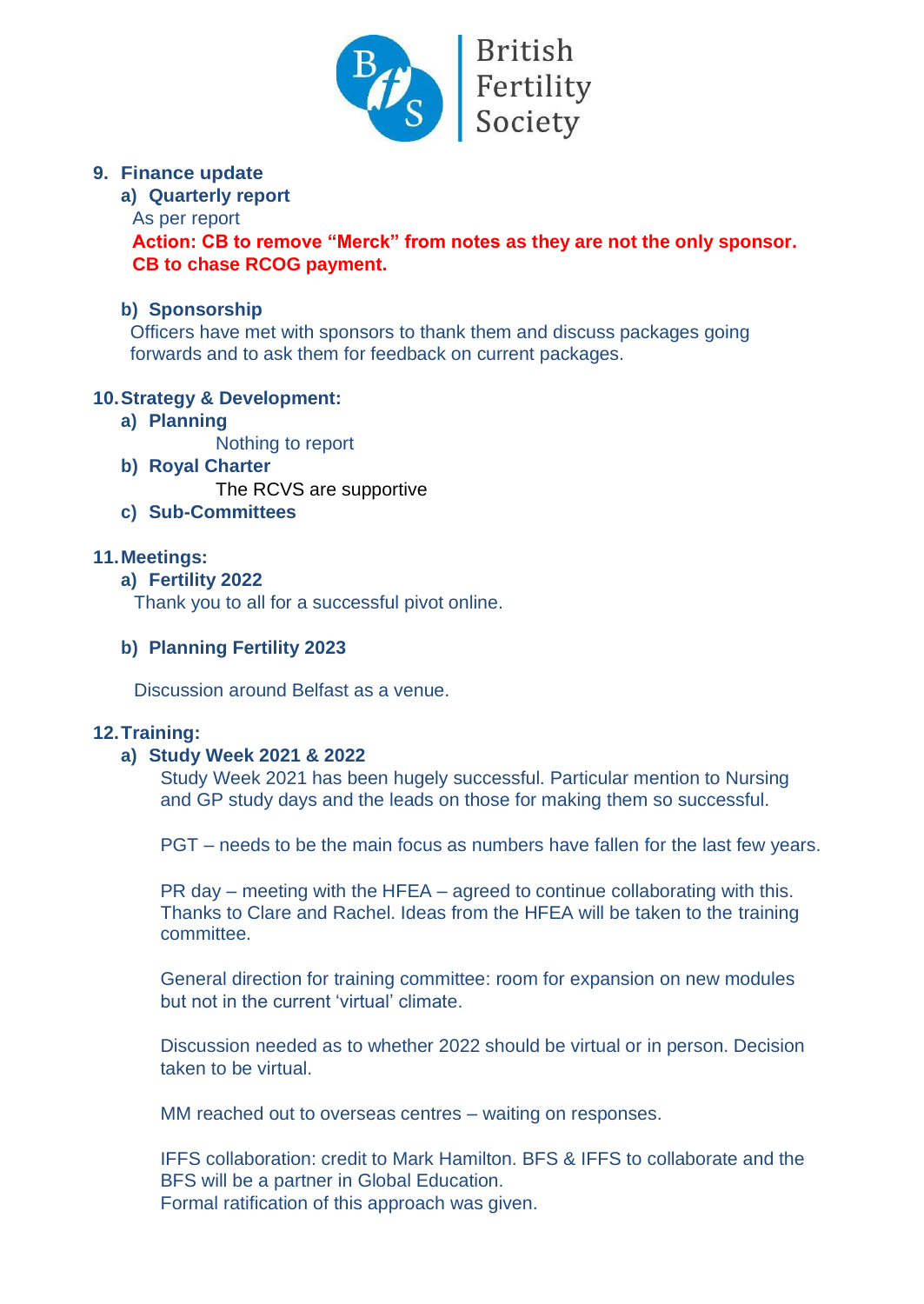

Masterclass: cancelled for 2022 as cannot run virtually. Hopefully will run in Belfast in 2023.

#### **b) Training Committee update**

Fantastic involvement from new members on the Committee. The TC has just reached out to the wider membership regarding leads on the PU and CMF modules. These applications will be considered at the next TC meeting at the end of January.

# **c) Joint BFS/RCOG course**

Virtual again for 2022.

**d) IFFS** 

As above and report.

#### **13.Policy & Practice**

Oocyte cryopreservation. Please send feedback to Harish by 21.01.

#### **Action: CB to share the guideline again with the Exec**

ICSI – HB has asked the GDG Lead if this can be condensed at all and suggested it be made into two documents rather than one long document.

Thromboprophylaxis for ovarian stimulation during assisted conception: Final meeting happened mid-December. 1<sup>st</sup> draft should be ready in a few weeks.

Assessment and optimisation of medical conditions to fertility treatment – first draft should be ready in spring. Management of women with endometriosis – first draft should be ready spring/summer

Extended carrier screening – progressing well

IUI - progressing well

UK Maternal Cardiac Society have requested BFS support for a joint best practice guidance on 'care for women with existing cardiac disease or risk factors for cardiac disease, seeking assisted conception treatment' - Two BFS representatives have been nominated - Dr Jyotsna Pundir and Dr Meenakshi **Choudhary** 

#### **a. Joint BFS/RCOG policy**

A proposal was received from Dr B Watter, SST at UCLH for developing a joint RCOG / BFS green-top guidelines on 'antenatal and intrapartum care of women following assisted conception' - agreed, but HB to clarify with the authors if this will be a RCOG green-top guideline with BFS endorsement or a joint RCOG/BFS guidance.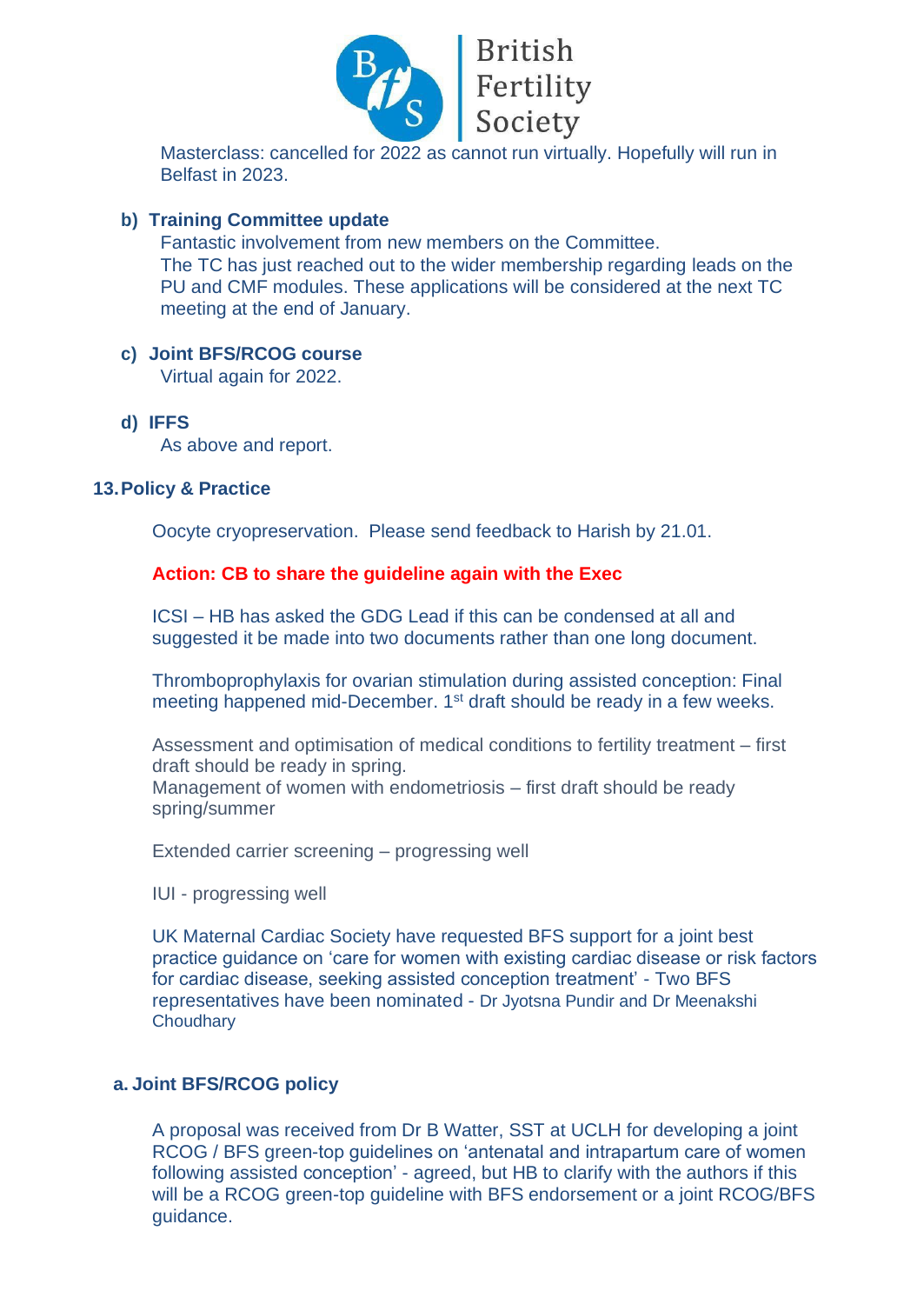

# **b.When your baby dies before birth**

Not discussed

#### **c. SIGs**

#### **a. SIG governance**

SIGs are a part of the BFS and as such are subject to SIG governance rules. The term that is envisaged for a SIG Chair is 3 years, extendable for 3 years with the agreement of the BFS Executive Officers. SIGs that were in existence prior to introduction of the Governance rules – the Officers are liaising with the Chairs of these SIGs to ensure they are in line with the governance.

# **b. Fertility Preservation UK**

No update

#### **c. Fertility Education Initiative**

Male animations together with the Andrology SIG are now completed. International FEI set up with ESHRE.

Who decides which resources are put on SIG websites? Do we have a procedure for this?

#### **Action: JB to send to MH and officers**

# **d. Andrology**

4 videos ready. Will be launched at Fertility. Varicoceles – please respond to that survey. Only 54 responses. Please can it be sent to the BAUS group.

Next project is on information sheets. Next meeting 25.01.

#### **Action: Chase Marc Lucky to send to BAUS group. UG to send link so it can be tweeted**

#### **e. Law, Policy & Ethics**

Renewal of the Act will be discussed at the next meeting in January.

# **d. HFEA Update**

- 1. COVID no change to our current position clinics stay open unless local decisions mean shortage of staff etc - have not indicated this is happening. Scotland different – treatment paused by Scottish government for unvaccinated patients until February. We will clarify understanding of compulsory vaccinations for healthcare workers as soon as we can.
- 2. Inspections carrying on as hybrid. We will review April to whether we go back to unannounced (depends on pandemic).
- 3. Work continues on planning for 2023
- 4. Shared motherhood ongoing active discussions with DHSC
- 5. Patient survey over 1200 responses will compare to last one in 2018 and also further info e.g. on patient experience with GPs, multiple births etc publication late spring together with all the underlying data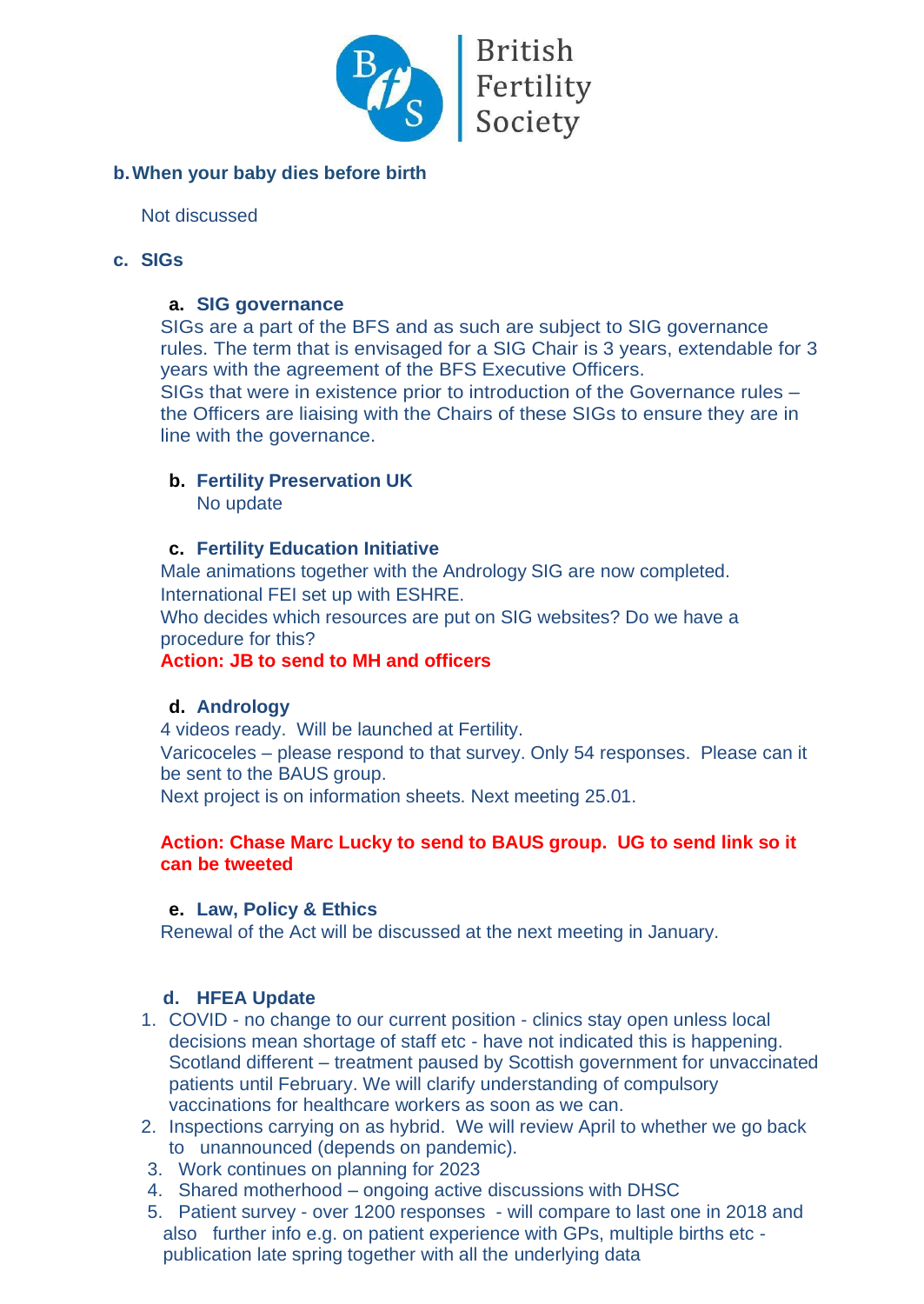

# British<br>Fertility<br>Society

- 6. Ethnic diversity in fertility treatment 2 workshops working group of LCP members - Bryan Woodward from BFS exec We have pencilled in dates for an early March workshop on donor availability and multiple births, and an early June one on success rates and access to treatment.
- 7. Law modernisation speech on at Fertility 2022 following up the PET speech look forward to engaging with BFS and SIG on this. Hope to get consensus on as many issues as possible.
- 8. SCAAC new member recruitment areas of interest below will be advertised in Clinic Focus and on social media.
	- · Clinical embryology with special interest in research
	- · Research and statistical methodology
	- · Artificial intelligence or future technology
	- · Developmental genetics
- 9. Government vision for women's health Note throughout, mention of fertility, for example, in relation to inequality of funding, availability of information including on success rates, awareness from GPs and level of concern for 30-39 year olds.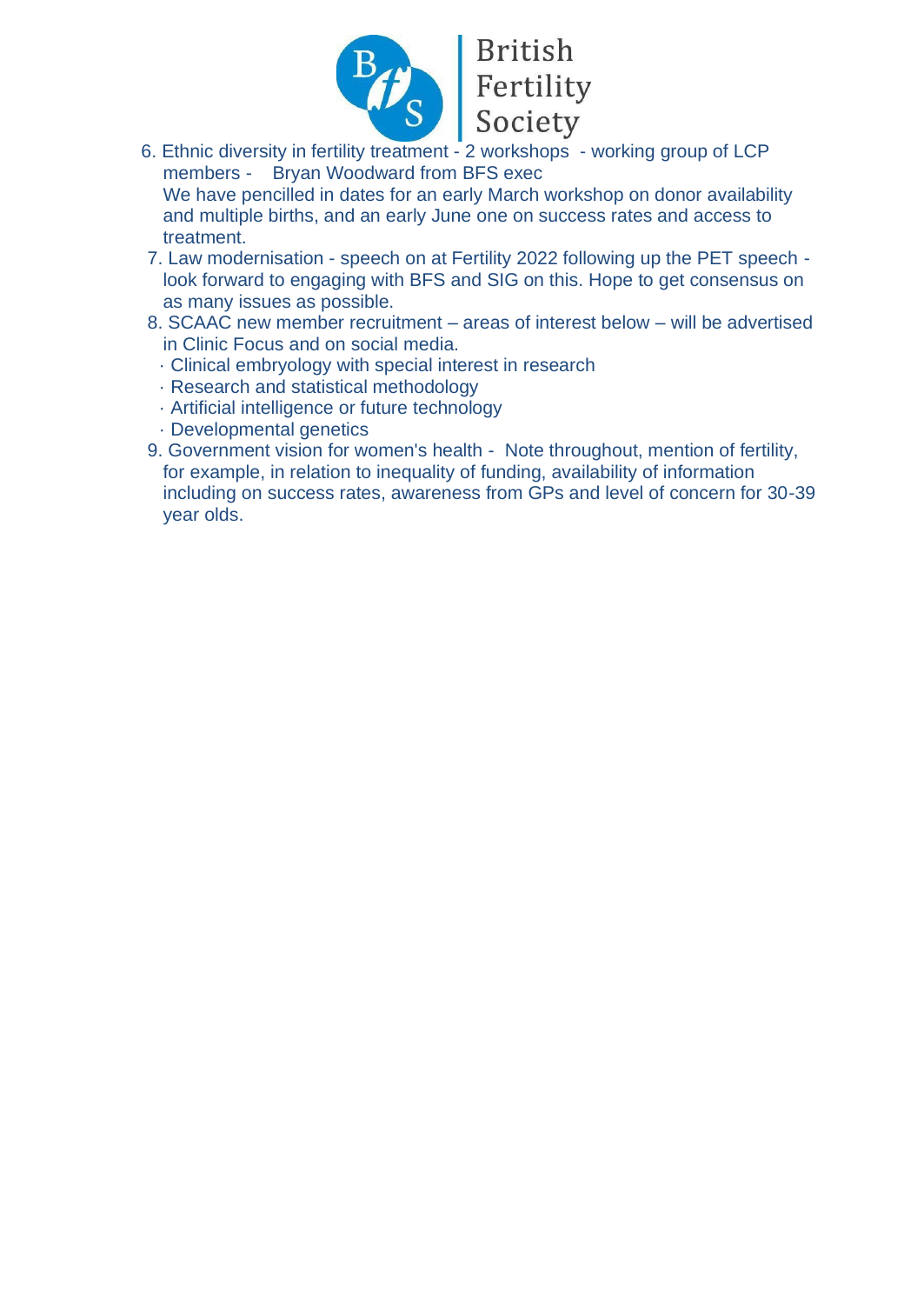

# **17.External Meetings:**

#### **a) RCOG World Congress**

13-15 June 2022 in London. It is planned to be a hybrid meeting. 4 talks allocated to BFS

RM wants to maintain gender equality so 2 female/2 male speakers. Looking for an international female speaker on POI if anyone has any suggestions.

Currently have Adam Balen/Yacoub Khalaf/Cindy Farquharson.

# **b) RCOG PD Conference**

Happened 23 November online. Meant to be hybrid but there were so few people registering for f2f, it was turned 100% online. Very well attended and received. 260 delegates. The BFS stream had excellent feedback.

**Action: If you can think of a speaker please email Uma directly. If any clinicians wish to mark abstracts for the RCOG there is a big call for it.** 

# **18.Relationships with other organisations:**

**a) Associated Fertility Societies** Nothing to report

# **b) FNUK/Fertility Fairness**

Held National Fertility Awareness week. Very successful. Also looked at how covid affected Fertility treatment and the impact it has had. Very well received globally.

Big thank you to everybody who helped FNUK during the week.

Busier than ever with "Fertility in the workplace" initiative. Pleased to be working with some great companies e.g. Lloyds, Unilever, Transport for London, Ernst and Young. Companies can see it is good for business as well as employees.

New England coordinator starting next week.

Clinic ambassador scheme going well – it's designed to be a bridge between the Charity and clinics. Please can clinics ensure they have an ambassador to sign up – so that we can work together to improve patient experience.

Working with North Central London – the new merged CCG. Positive to see that they are looking at providing 3 fresh cycles, with a maximum of 6 embryo transfers. Not quite what NICE recommend but better than we had hoped. Continue to work closely with other CCGs.

Webinar programme is going very well. Thank you to everyone who has taken part.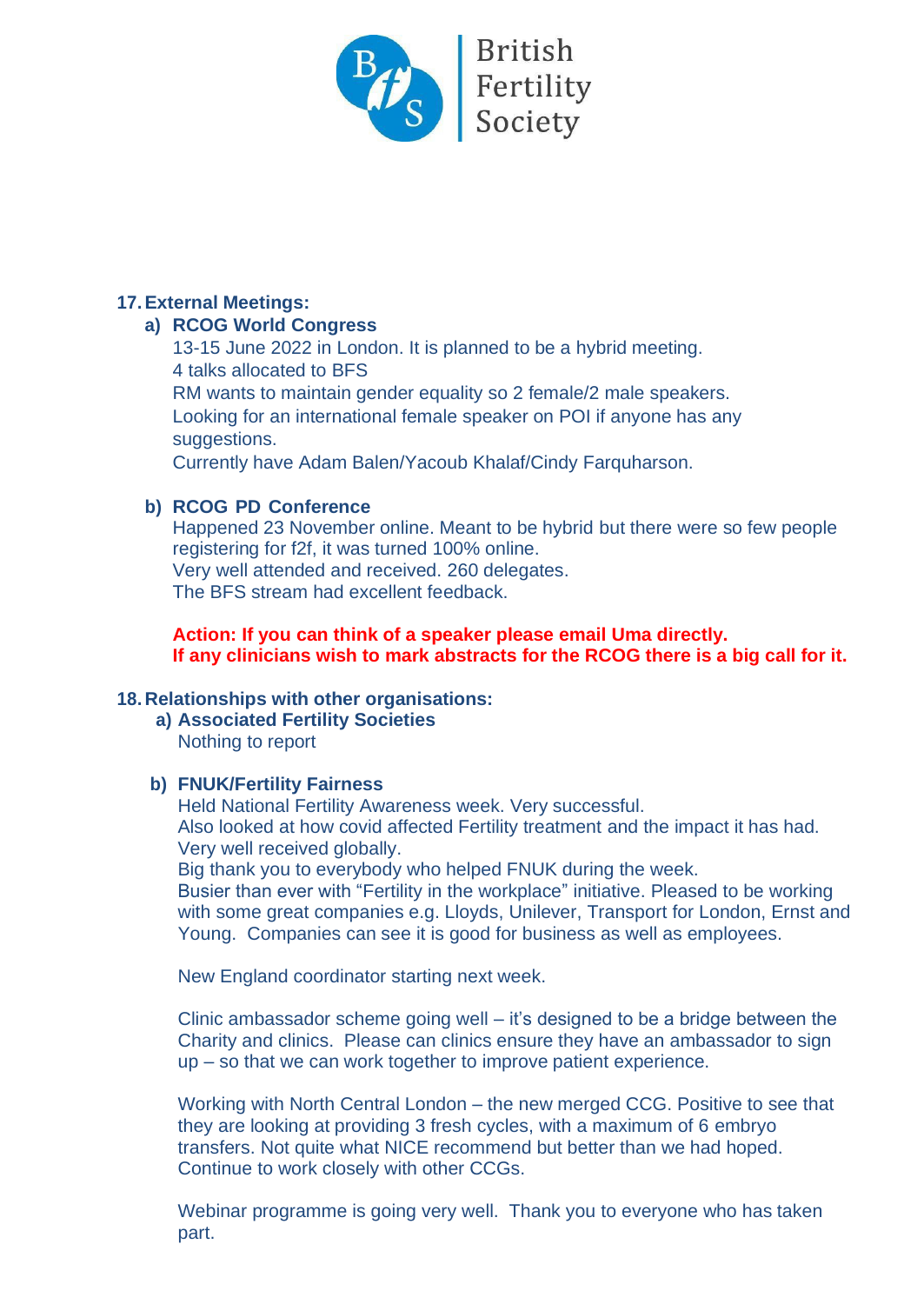

**British** Fertility<br>Society

- **c) NHS England** Nothing to report
- **d) Dept of Health** Nothing to report
- **e) PET**

# **Really good feedback on the annual conference.**

 $26<sup>th</sup>$  Jan – Global perspective on Add ons

9 th February – Prioritising patient safety - this may be postponed as it's being funded by Scottish Government.

PET has it's 30<sup>th</sup> anniversary this year so will be doing lots of things to celebrate including post-April a number of events looking at a number of hot topics within the Act to discuss and debate.

# **19.BFS Representation on other committees:**

# **a) IFFS**

As above – regarding collaboration with Training Committee**.** 

# **b) RCOG Council, SST & Liaison committees**

#### No update

SST committee – new representative – Yadava Jeve. Liaison committee - Change this to IS as representative. RCOG Council – Adam Balen. No update.

# **c) NQAAP**

No update

# **d) ESHRE**

Arianna d'Angelo is happy to be our representative and attend BFS meetings and feedback to us.

# **e) RMCSG**

# No update

Thanks to RM – gave facilitation for the CSG to have a stand at Fertility. Hope that this invitation extends to Belfast.

# **f) NCO (National Casemix Office)**

No update.

This is now being covered by Jyotsna Pundir in place of Harish Bhandari

# **AOB:**

# - **Covid-19**

Was hoping to have an updated version of the vaccine FAQ but this has not yet been received.

#### **Action: RM to chase Dr Lisa Webber Teoh for updated guidance, or look at alternative**

# - **Revising the Act**

Julia Chain is looking at revising the Act asap.

Within the next weeks/months, AM suggests a small group of people should come together to discuss next steps.

SN: need a meeting with the Exec, or a small sub group of the Exec, before the next Exec. The HFEA are going to present something that is a consensus before the end of this year.

**Action: document from AM will be circulated to the Exec. Please send any feedback to SN so this can be fed into the SIG meeting at the end of Jan. SN: will talk to the DOH to check timescales**